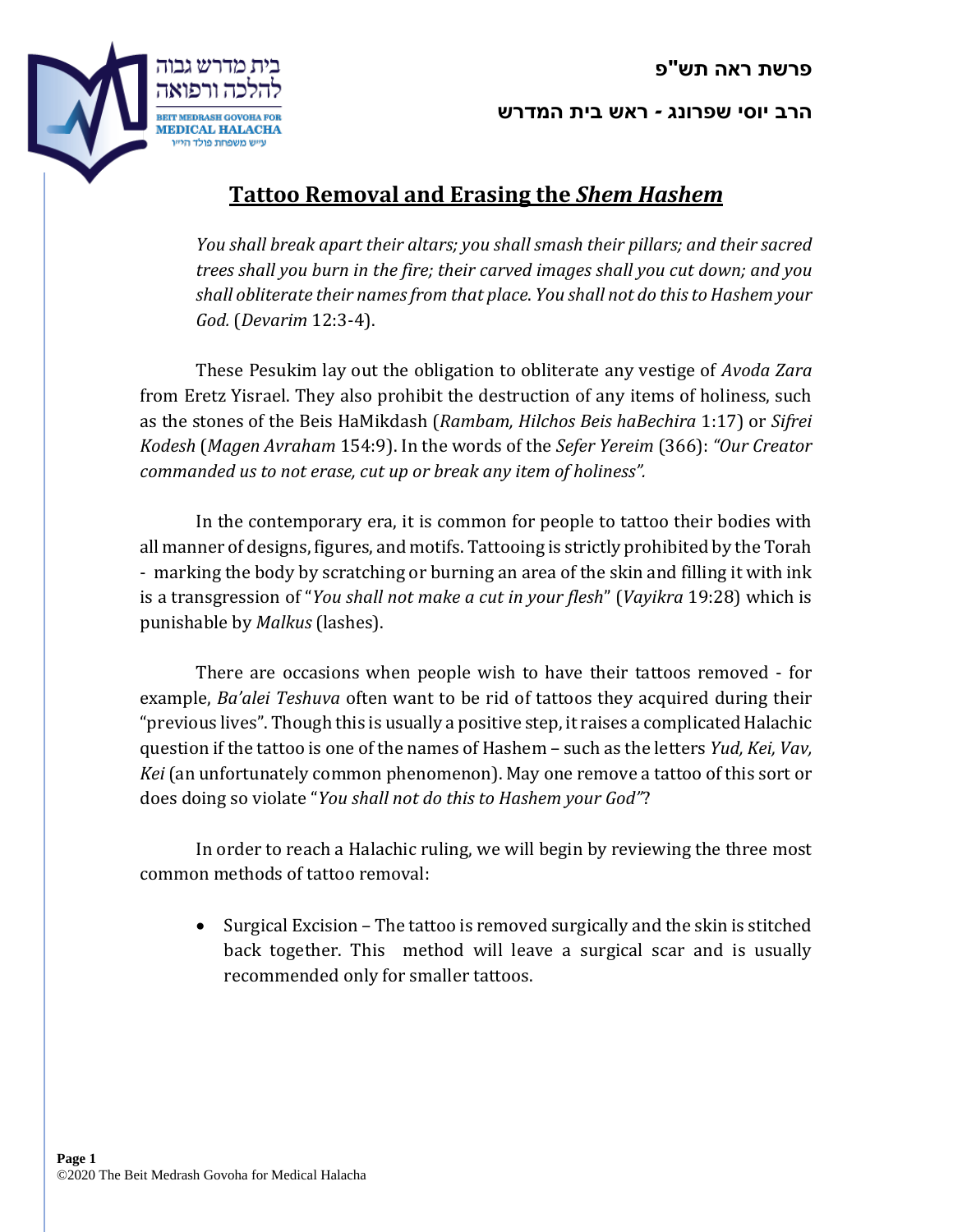

- Dermabrasion or Chemical Abrasion Use of a surgical-grinding tool or trichloroacetic acid (TCA) to remove the layers of skin containing the ink particles.
- Laser removal The tattoo is targeted with highly concentrated light waves that heat up the ink particles and cause them to fragment into smaller particles that are able to be cleared away by the body's immune system. This method is the least invasive and is the most common method of tattoo removal today.

The *Shulchan Aruch* (*Y.D*. 276:9) rules:

*It is forbidden to erase even one letter from any one of the seven names [of Hashem] that may not be erased ("Shemos she'Einam Nimchakim"). One may also not erase a letter that is appended to them such as the Chaf at the end of "Elokecha" or the Chaf and Mem at the end of "Elokeichem".* 

Is erasing via any method forbidden? *The Gemara in* Shabbos *120b elaborates:*

*It was taught in a Beraisa: If somebody had a name [of Hashem] written on his skin – he may neither bathe nor smear himself [with oil], nor may he stand in an area of filth. If he has [to perform a] "Tevilas Mitzva" (an obligatory immersion), he must tie a reed [over the area] and may immerse himself. R' Yosi says: He may immerse in the regular way [he needn't tie a reed over the area] as long as he doesn't rub [the area]…* 

The Gemara proposes that the dispute between the *Chachamim* and *R' Yosi* is whether it is forbidden to erase the name of Hashem indirectly. According to the *Chachamim*, if a person has the name of Hashem written on his skin and needs to immerse himself, he must tie a reed over the area to avoid erasing it. According to *R' Yosi* since it will only be erased indirectly (via a *Grama*), there is no need to cover it, as the *Posuk* in our *Parsha* states "You shall not do this to Hashem your God", implying that only a direct act is forbidden, but a *Grama* is permitted.

However, the Gemara questions this explanation of the dispute. If the *Chachamim* require the reed to be tied tightly in order to prevent the name from being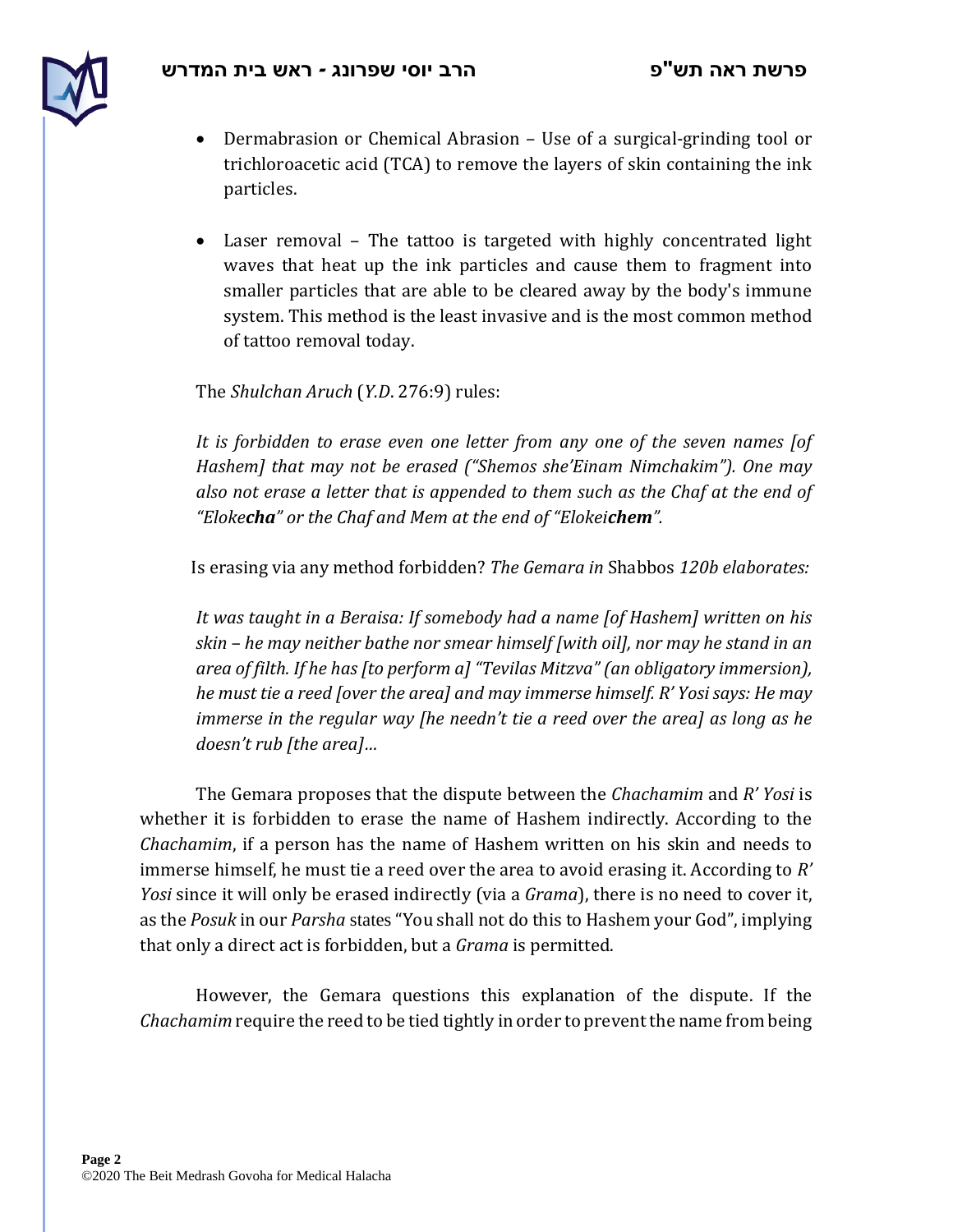

erased, it will surely be a *Chatzitza* (an interposition) and invalidate the *Tevila*. And if it isn't tied tightly, it will surely not prevent the erasure of the name at all!

The Gemara therefore concludes that, in fact, all parties agree that there is no issue of erasing Hashem's name through a *Grama*. Rather, the *Chachamim's* concern is that a person may not stand unclothed in front of Hashem's name, and they therefore required him to cover it with a reed before undressing for *Tevila*. 1

Based on the Gemara's conclusion, the *Rambam* (*Hilchos Yesodei haTorah* 6:6) rules:

*[In the case of] a vessel upon which [Hashem's] name is inscribed – one must cut out the area of the name and place it in Geniza. If the name was carved into a metal or glass vessel and he melted it down – the punishment is Malkus. Instead, he must cut out the area of the name and place it in Geniza. Similarly, if the name is written on a person's flesh – he may neither bathe nor smear himself [with oil], nor may he stand in an area of filth . If he has a Tevilas Mitzva, he must tie a reed [over the area] and may immerse himself. If he cannot find a reed, he shall cover the area with an item of clothing, but he shall not tie it tightly so that it shouldn't be a Chatzitza. [This is because] the only reason [Chaza"l]said to wrap [the area] was because it is forbidden to stand unclothed in front of Hashem's name.*

In short, erasing Hashem's name through a *Grama* is permitted. This is the conclusion of many of the Poskim (see footnote2). However, several *Acharonim<sup>3</sup>* contend that this appears to be contradicted by a famous Gemara in *Sukkah* (53a-b):

*When Dovid haMelech was excavating the Shitin4, the waters of the deep rose up and threatened to inundate the world*. *Dovid said, "Is there anybody who knows whether it is permitted to write* [Hashem's] *name on a shard of clay and to throw it into the depths so that they will subside?"* [In other words, is it permitted to cause the erasure of Hashem's name in this manner?] *Nobody could give Dovid*

 $\overline{a}$ 

<sup>1</sup> *R' Yosi* agrees that one may not stand in front of the name of Hashem when unclothed. See the *Gemara*  (120b-121a) there for the ultimate explanation of the *Machlokes*.

<sup>2</sup> See the *Tashbeitz* 1:2, *Chasam Sofer O.C*. 32, *Beis Efraim E.H*. 1, *Takanas Agunos* 9a, *Shu"t Maharsham* 5:61 *et. al.* See also *Shu"t Meshiv Mishpat* (by R' Ovadia Yosef Toledano) 1:19.

<sup>3</sup> See the *Tuv Ta'am voDa'as* 239 and *Shu"t Maharsham ibid*.

<sup>4</sup> Dovid prepared the foundations of the *Beis HaMikdash* which was ultimately built by his son Shlomo. This included digging channels beneath the *Mizbe'ach* through which the wine and water of the libations would pass. These were known as "*Shitin*".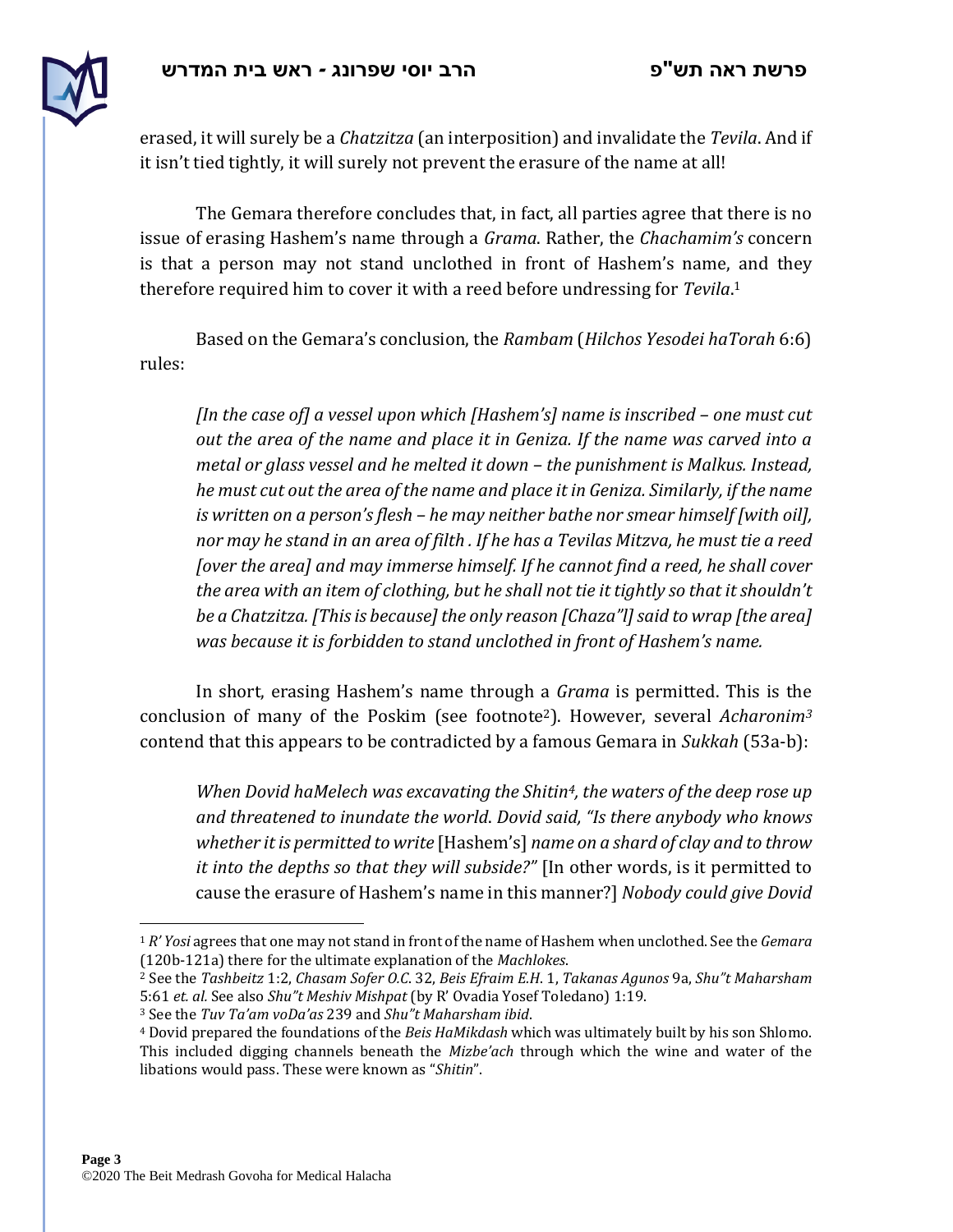

*an answer. Dovid said: "Anybody who knows the answer but does not divulge it shall be strangled".*

*Achitofel thought of the following Kal vaChomer. In order to make peace between a man and his wife, the Torah said, "My name that is written in holiness shall be erased in water".<sup>5</sup> Certainly, to bring peace to the entire world* [i.e. by saving it from inundation by the water] *it would also be permitted. He therefore said to Dovid, "It is permitted".*

This Gemara strongly implies that erasing Hashem's name through a *Grama* is forbidden unless it is for the purpose of "*bringing peace to the entire world*". This would seem to contradict the conclusion of the Gemara in Shabbos.

In his *Sefer Maor Yisrael* (*Shabbos ibid*.), R' Ovadia Yosef *zt"l* cites a number of distinctions. Firstly, *Dovid haMelech's* deliberately intended to cast the *Shem Hashem*  written on the shard into the water, whereas the person going to the *Mikvah* discussed in the Gemara in Shabbos had no direct interest or intention in submerging the *Shem Hashem* underwater and it is entirely incidental to the *Tevila*. Secondly, even if the act of casting Hashem's name into water is only considered to be a *Grama*, that does not necessarily permit a person to *write the name specifically with the intention of doing so*.

At any rate, the *Acharonim* agree that one cannot forbid the erasure of Hashem's name through a *Grama* on the basis of the Gemara in *Sukkah*. See also the *Avnei Nezer Y.D*. 1:370. Therefore, many argue that laser removal a tattoo of Hashem's name is permitted as the erasure is done indirectly, as described above.

However, there are additional considerations, including the opinion of the *Noda biYehuda* (*Tinyana*, *O.C*. 17) that those who allow erasing Hashem's name via *Grama* only permit it for the purpose of a Mitzva. Even an indirect act of erasure, though it may not violate "*You shall not do this to Hashem your God*", disgraces Hashem's name. Therefore, it is only permitted for the purposes of a Mitzva when it will not constitute an act of disgracing Hashem. Many *Acharonim* agree with the *Noda* 

 $\overline{a}$ 

<sup>5</sup> During the *Sotah*, procedure a piece of parchment with *Parshas Sotah* – including Hashem's name – was erased in water that the woman accused of infidelity would drink. This would determine whether she had actually committed adultery or not, and thus would bring peace between her and her husband if she were innocent.